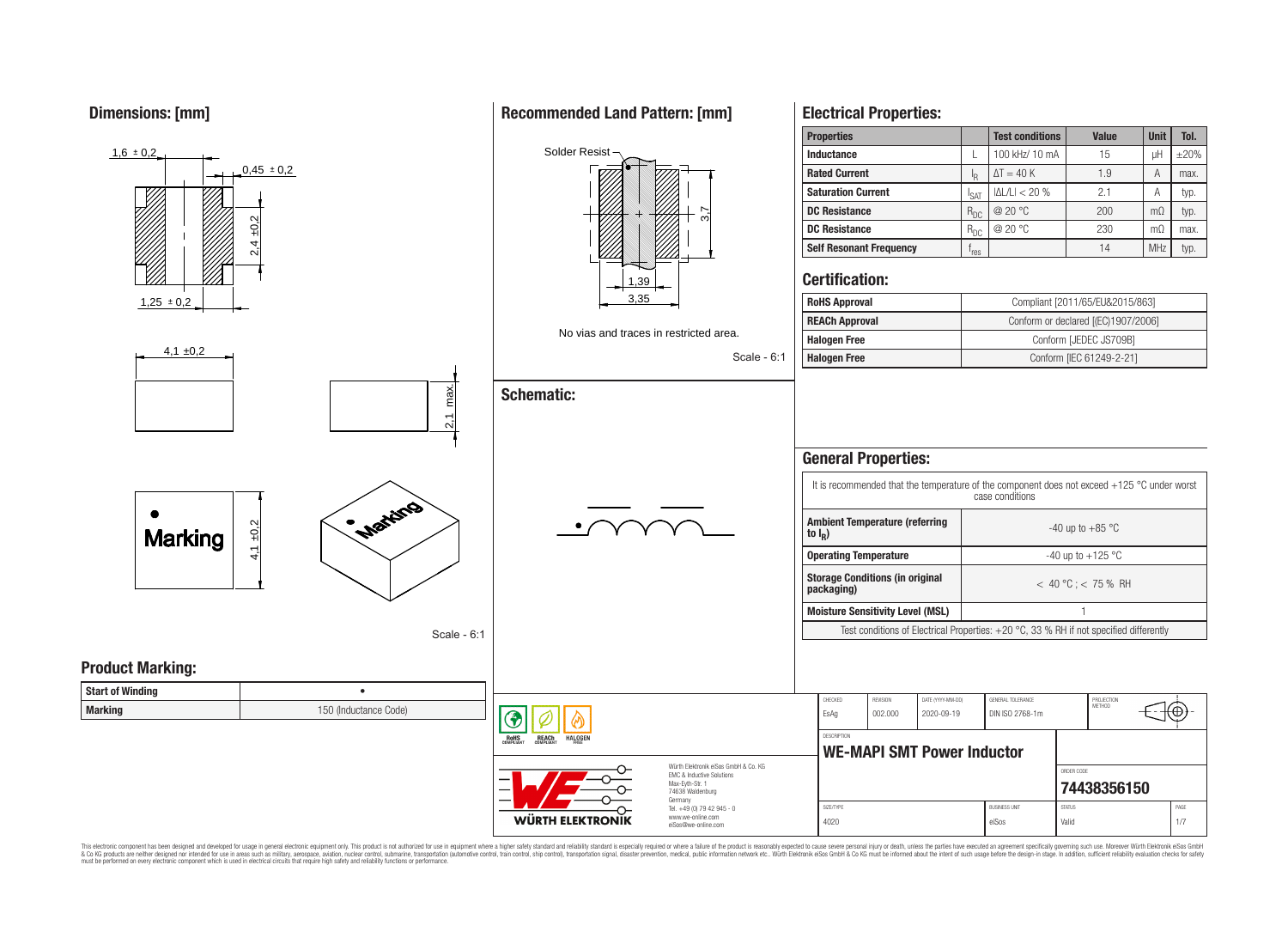

This electronic component has been designed and developed for usage in general electronic equipment only. This product is not authorized for subserved requipment where a higher selection equipment where a higher selection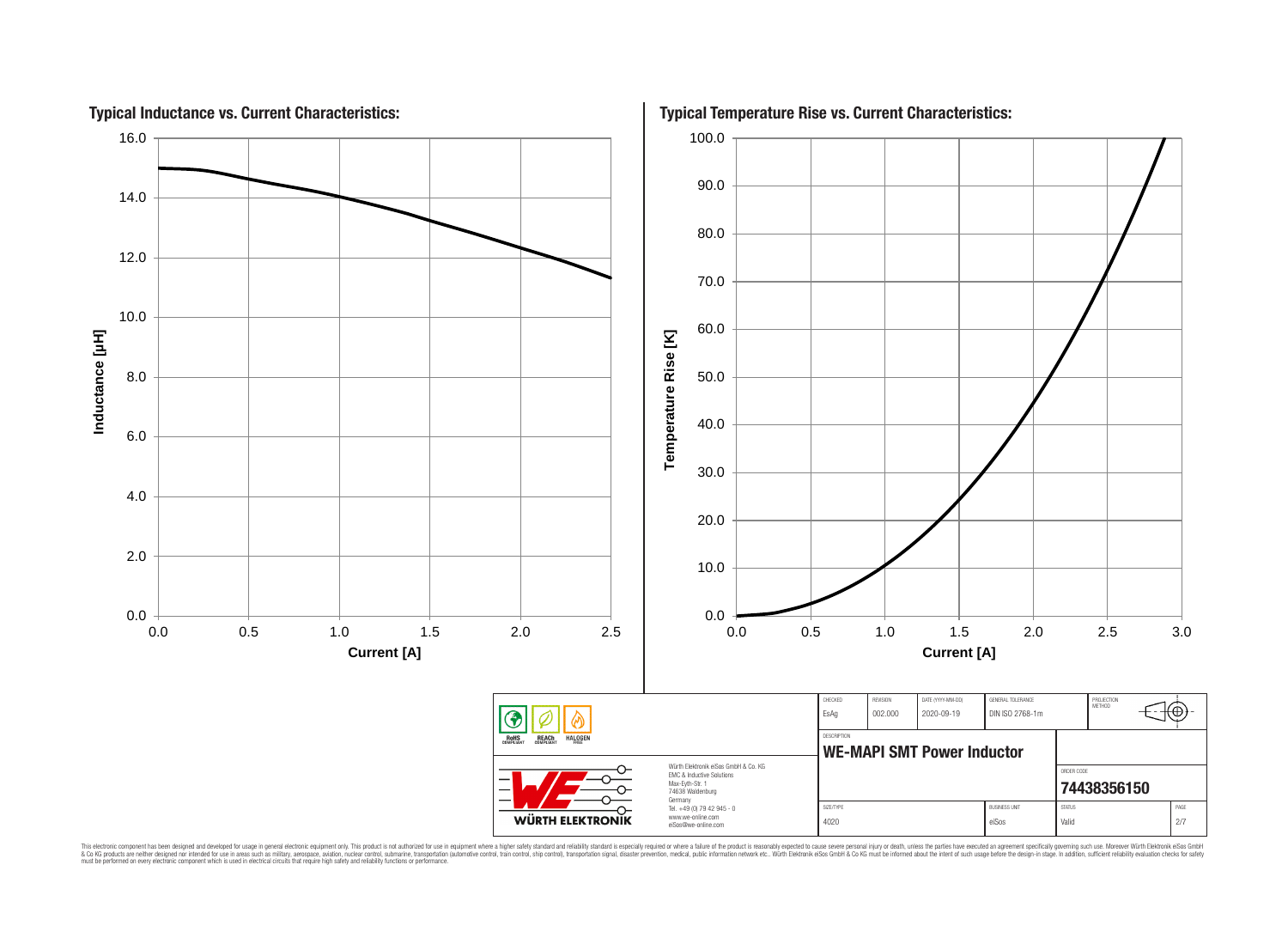# **Typical Impedance Characteristics:**



**Frequency [MHz]**



This electronic component has been designed and developed for usage in general electronic equipment only. This product is not authorized for use in equipment where a higher safely standard and reliability standard si espec & Ook product a label and the membed of the seasuch as marked and as which such a membed and the such assume that income in the seasuch and the simulation and the such assume that include to the such a membed and the such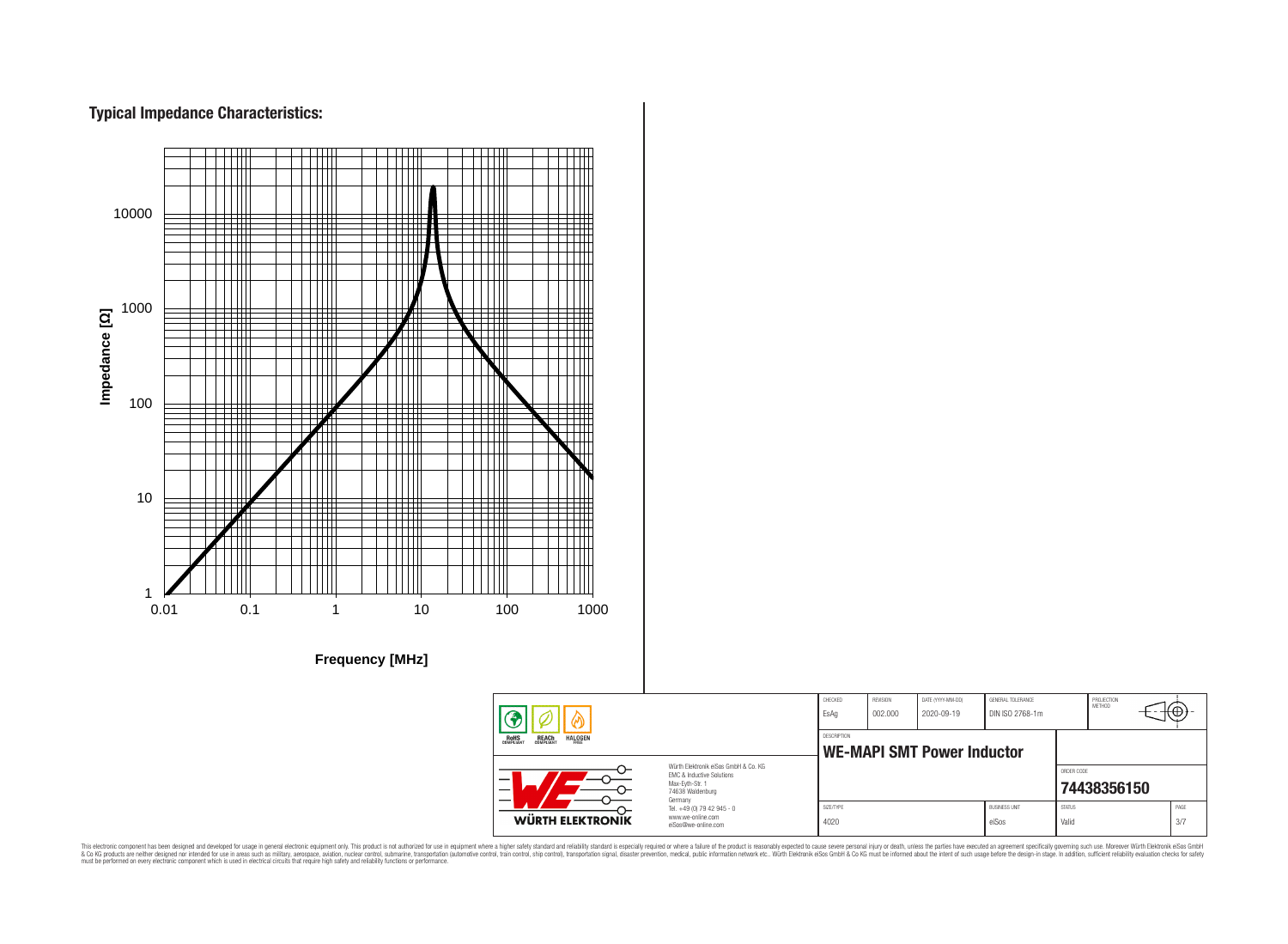## **Packaging Specification - Tape and Reel: [mm]**

## **Packaging Specification - Reel: [mm]**



This electronic component has been designed and developed for usage in general electronic equipment only. This product is not authorized for subserved requipment where a higher selection equipment where a higher selection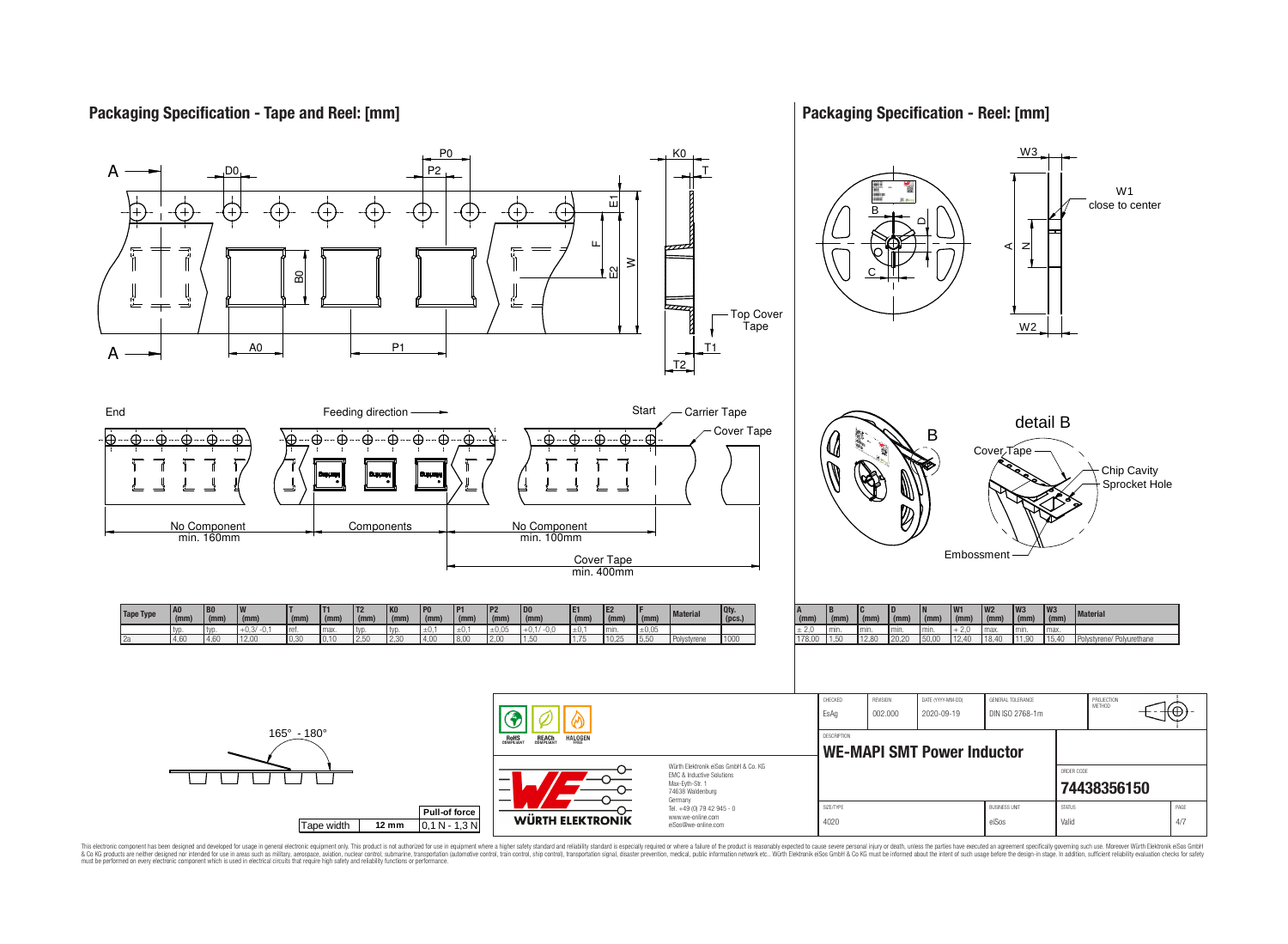# **Classification Reflow Profile for SMT components:**



# **Classification Reflow Soldering Profile:**

| <b>Profile Feature</b>                             |                    | <b>Value</b>                     |
|----------------------------------------------------|--------------------|----------------------------------|
| <b>Preheat Temperature Min</b>                     | <sup>I</sup> s min | 150 °C                           |
| <b>Preheat Temperature Max</b>                     | <sup>I</sup> s max | 200 °C                           |
| Preheat Time $t_s$ from $T_{s min}$ to $T_{s max}$ | $t_{\rm s}$        | $60 - 120$ seconds               |
| Ramp-up Rate $(T_1$ to $T_p$ )                     |                    | 3 °C/ second max.                |
| <b>Liquidous Temperature</b>                       | Ь.                 | 217 °C                           |
| Time $t_i$ maintained above $T_i$                  | կ                  | $60 - 150$ seconds               |
| Peak package body temperature                      | l n                | $T_p \leq T_c$ , see Table below |
| Time within 5°C of actual peak<br>temperature      | $t_{p}$            | $20 - 30$ seconds                |
| Ramp-down Rate $(T_p$ to $T_1$ )                   |                    | $6^{\circ}$ C/ second max.       |
| Time 25°C to peak temperature                      |                    | 8 minutes max.                   |

refer to IPC/ JEDEC J-STD-020E

Make sure that you use the correct thickness of solder paste to avoid an insufficient soldering result. We recommend 100µm solder paste as a reference.

# **Package Classification Reflow Temperature (T<sup>c</sup> ):**

| <b>Properties</b>                                                    | Volume mm <sup>3</sup><br>$350$ | Volume mm <sup>3</sup><br>350-2000 | Volume mm <sup>3</sup><br>>2000 |
|----------------------------------------------------------------------|---------------------------------|------------------------------------|---------------------------------|
| <b>PB-Free Assembly   Package Thickness  </b><br>$< 1.6$ mm          | 260 °C                          | 260 °C                             | 260 °C                          |
| <b>PB-Free Assembly   Package Thickness  </b><br>$1.6$ mm $- 2.5$ mm | 260 °C                          | 250 °C                             | 245 °C                          |
| <b>PB-Free Assembly   Package Thickness  </b><br>$\geq$ 2.5 mm       | 250 °C                          | 245 °C                             | 245 °C                          |

refer to IPC/ JEDEC J-STD-020E

|                                                                         |                                                                                                                     | CHECKED<br>EsAq                                         | REVISION<br>002.000 | DATE (YYYY-MM-DD)<br>2020-09-19 | GENERAL TOLERANCE<br>DIN ISO 2768-1m |                        | PROJECTION<br><b>METHOD</b> |  | ⊤tt⊕+∙      |
|-------------------------------------------------------------------------|---------------------------------------------------------------------------------------------------------------------|---------------------------------------------------------|---------------------|---------------------------------|--------------------------------------|------------------------|-----------------------------|--|-------------|
| <b>ROHS</b><br>COMPLIANT<br><b>REACH</b><br>COMPLIANT<br><b>HALOGEN</b> |                                                                                                                     | <b>DESCRIPTION</b><br><b>WE-MAPI SMT Power Inductor</b> |                     |                                 |                                      |                        |                             |  |             |
| –                                                                       | Würth Elektronik eiSos GmbH & Co. KG<br>EMC & Inductive Solutions<br>Max-Evth-Str. 1<br>74638 Waldenburg<br>Germany |                                                         |                     |                                 |                                      | ORDER CODE             | 74438356150                 |  |             |
| <b>WÜRTH ELEKTRONIK</b>                                                 | Tel. +49 (0) 79 42 945 - 0<br>www.we-online.com<br>eiSos@we-online.com                                              | SIZE/TYPE<br>4020                                       |                     |                                 | <b>BUSINESS UNIT</b><br>eiSos        | <b>STATUS</b><br>Valid |                             |  | PAGE<br>5/7 |

This electronic component has been designed and developed for usage in general electronic equipment only. This product is not authorized for subserved requipment where a higher selection equipment where a higher selection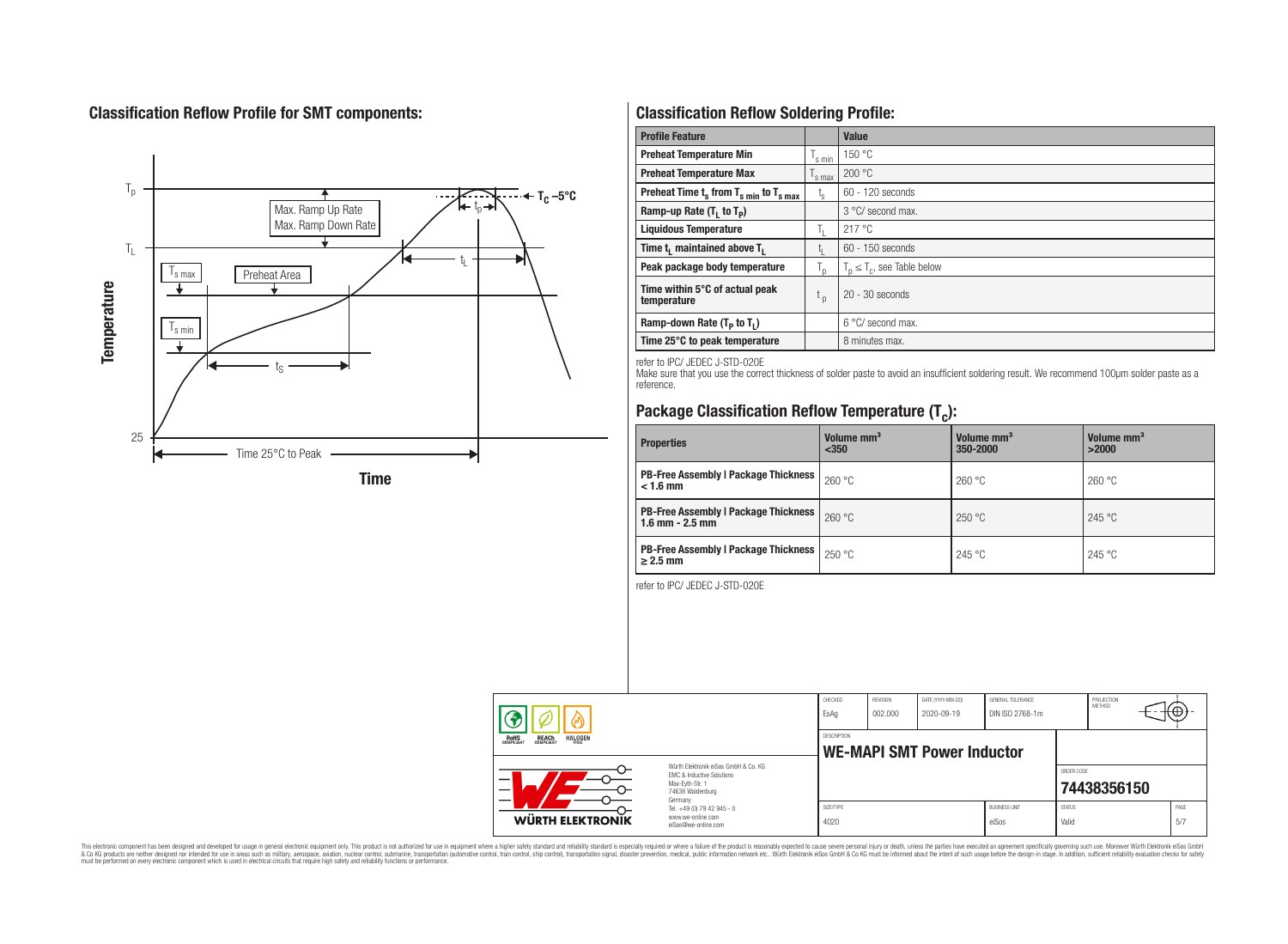# **Cautions and Warnings:**

## **The following conditions apply to all goods within the product series of WE-MAPI of Würth Elektronik eiSos GmbH & Co. KG:**

#### **General:**

- This electronic component was designed and manufactured for use in general electronic equipment.
- Würth Elektronik must be asked for written approval (following the PPAP procedure) before incorporating the components into any equipment in fields such as military, aerospace, aviation, nuclear control, submarine, transportation (automotive control, train control, ship control), transportation signal, disaster prevention, medical, public information network, etc. where higher safety and reliability are especially required and/or if there is the possibility of direct damage or human injury.
- Electronic components that will be used in safety-critical or high-reliability applications, should be pre-evaluated by the customer.
- The component is designed and manufactured to be used within the datasheet specified values. If the usage and operation conditions specified in the datasheet are not met, the wire insulation may be damaged or dissolved.
- Do not drop or impact the components, the component may be damaged.
- Würth Elektronik products are qualified according to international standards, which are listed in each product reliability report. Würth Elektronik does not guarantee any customer qualified product characteristics beyond Würth Elektroniks' specifications, for its validity and sustainability over time.
- The customer is responsible for the functionality of their own products. All technical specifications for standard products also apply to customer specific products.

#### **Product specific:**

#### **Soldering:**

- The solder profile must comply with the technical product specifications. All other profiles will void the warranty.
- All other soldering methods are at the customers' own risk.
- To improve the solderability of bottom termination components please refer to appnote ANP036 on our homepage.
- Make sure that you use the correct thickness of solder paste to avoid an insufficient soldering result. We recommend 100µm solder paste as a reference.

#### **Cleaning and Washing:**

• Washing agents used during the production to clean the customer application may damage or change the characteristics of the wire insulation, marking or plating. Washing agents may have a negative effect on the long-term functionality of the product.

#### **Potting:**

• If the product is potted in the costumer application, the potting material may shrink or expand during and after hardening. Shrinking could lead to an incomplete seal, allowing contaminants into the core. Expansion could damage the components. We recommend a manual inspection after potting to avoid these effects.

#### **Storage Conditions:**

- A storage of Würth Electronik products for longer than 12 months is not recommended. Within other effects, the terminals may suffer degradation, resulting in bad solderability. Therefore, all products shall be used within the period of 12 months based on the day of shipment.
- Do not expose the components to direct sunlight.
- The storage conditions in the original packaging are defined according to DIN EN 61760-2.
- The storage conditions stated in the original packaging apply to the storage time and not to the transportation time of the components.

#### **Handling:**

- Violation of the technical product specifications such as exceeding the nominal rated current will void the warranty.
- Applying currents with audio-frequency signals may result in audible noise due to the magnetostrictive material properties.
- The temperature rise of the component must be taken into consideration. The operating temperature is comprised of ambient temperature and temperature rise of the component.The operating temperature of the component shall not exceed the maximum temperature specified.

These cautions and warnings comply with the state of the scientific and technical knowledge and are believed to be accurate and reliable. However, no responsibility is assumed for inaccuracies or incompleteness.

|                                                                  |                                                                                                                                                                                               | CHECKED<br>EsAg                                         | <b>REVISION</b><br>002.000 | DATE (YYYY-MM-DD)<br>2020-09-19 | GENERAL TOLERANCE<br>DIN ISO 2768-1m |                        | PROJECTION<br>METHOD | (⊕∶         |
|------------------------------------------------------------------|-----------------------------------------------------------------------------------------------------------------------------------------------------------------------------------------------|---------------------------------------------------------|----------------------------|---------------------------------|--------------------------------------|------------------------|----------------------|-------------|
| <b>REACH</b><br>COMPLIANT<br><b>HALOGEN</b><br>ROHS<br>COMPLIANT |                                                                                                                                                                                               | <b>DESCRIPTION</b><br><b>WE-MAPI SMT Power Inductor</b> |                            |                                 |                                      |                        |                      |             |
| –                                                                | Würth Elektronik eiSos GmbH & Co. KG<br>EMC & Inductive Solutions<br>Max-Eyth-Str. 1<br>74638 Waldenburg<br>Germany<br>Tel. +49 (0) 79 42 945 - 0<br>www.we-online.com<br>eiSos@we-online.com |                                                         |                            |                                 |                                      | ORDER CODE             | 74438356150          |             |
| WÜRTH ELEKTRONIK                                                 |                                                                                                                                                                                               | SIZE/TYPE<br>4020                                       |                            |                                 | <b>BUSINESS UNIT</b><br>eiSos        | <b>STATUS</b><br>Valid |                      | PAGE<br>6/7 |

This electronic component has been designed and developed for usage in general electronic equipment only. This product is not authorized for use in equipment where a higher safety standard and reliability standard si espec & Ook product a label and the membed of the seasuch as marked and as which such a membed and the such assume that income in the seasuch and the simulation and the such assume that include to the such a membed and the such